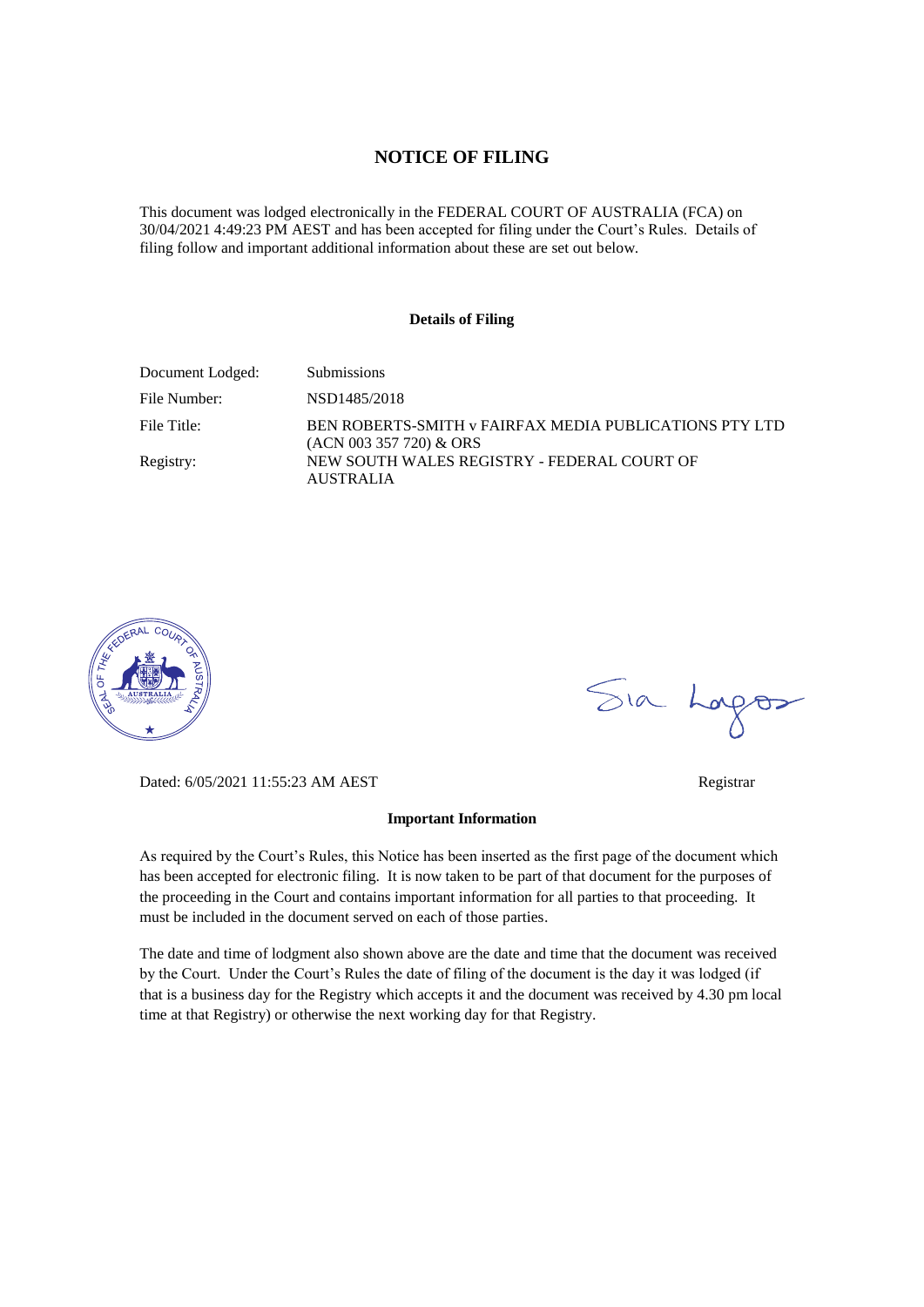

Federal Court of Australia District Registry: New South Wales Division: General

## **Ben Roberts-Smith VC MG**

Applicant

## **Fairfax Media Publications Pty Ltd and others**

Respondents

# **APPLICANT'S SUBMISSIONS ON APPLICATION FOR WITNESSES TO GIVE EVIDENCE BY AVL**

#### $1.$ **INTRODUCTION**

- $1.1$ By interlocutory application dated 30 April 2020 the Applicant applies for the evidence of Persons 9, 23 and 33 to be adduced by audio visual link (AVL).
- $1.2$ The Applicant relies on the affidavit of Paul Victor Svilans sworn 30 April 2021 (Svilans).
- 1.3 Each of the three witnesses served in Afghanistan.
- $1.4$ In Court on 29 April 2021 (T46 L23), Counsel for the Respondents indicated that his clients would not oppose the application provided there was no objection by the Commonwealth to the Respondents to refer to particular sensitive documents over the AVL.

#### $2.$ THE RELEVANT STATUTORY FRAMEWORK PURSUANT TO WHICH THE **RESPONDENTS' APPLICATION IS TO BE DETERMINED**

 $2.1$ Adducing evidence by way of video link in Federal Court proceedings is governed by sections 47A and 47C of the Act. Section 47A provides:

#### 47A Testimony by video link, audio link or other appropriate means

(1) The Court or a Judge may, for the purposes of any proceeding, direct or allow testimony to be given by video link, audio link or other appropriate means.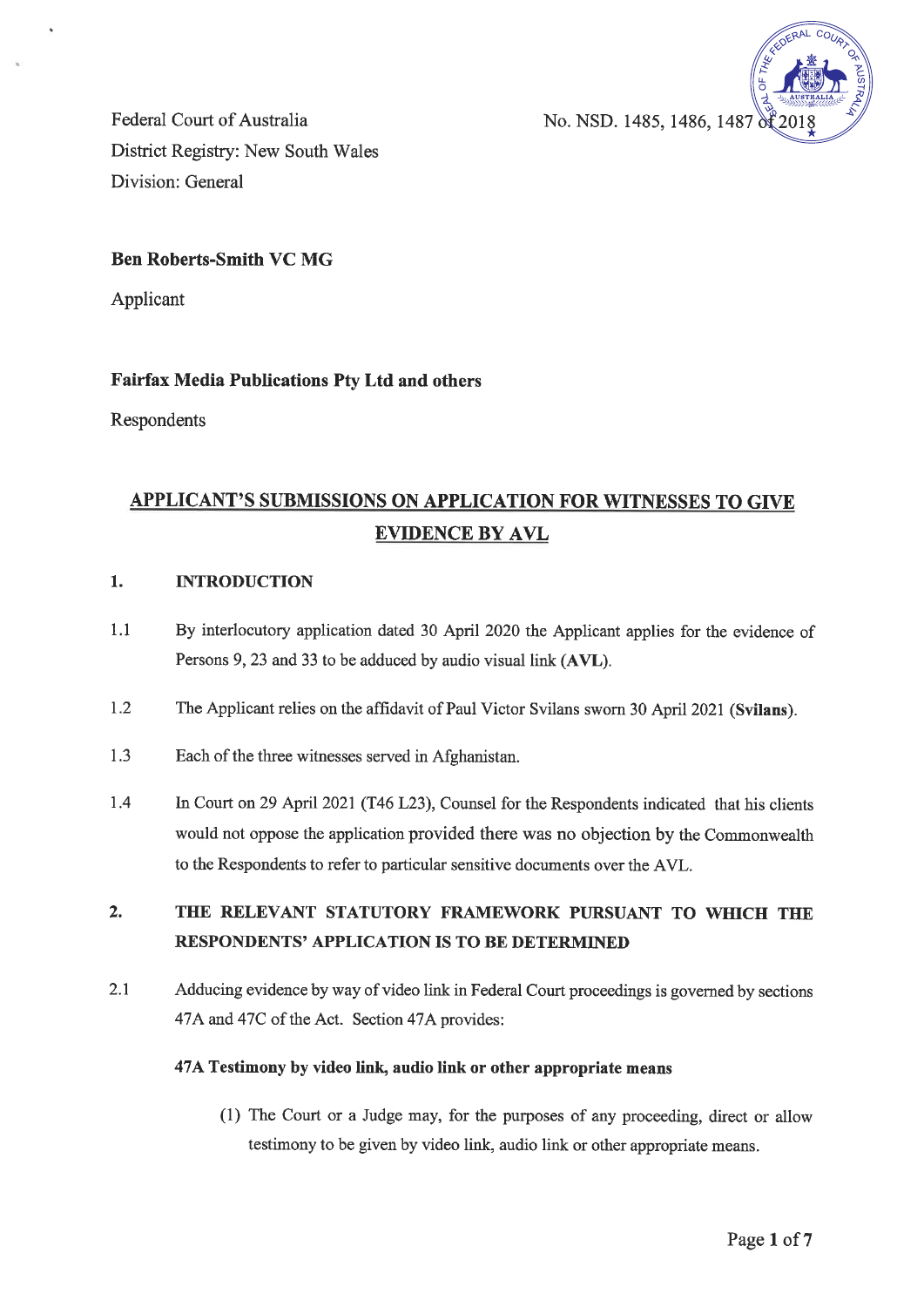Note: See also section 47C.

- (2) The testimony must be given on oath or affirmation unless:
	- (a) the person giving the testimony is in a foreign country; and
	- (b) either:

(i) the law in force in that country does not permit the person to give testimony on oath or affirmation for the purposes of the proceeding; or

(ii) the law in force in that country would make it inconvenient for the person to give testimony on oath or affirmation for the purposes of the proceeding; and

(c) the Court or the Judge is satisfied that it is appropriate for the testimony to be given otherwise than on oath or affirmation.

- (3) If the testimony is given:
	- (a) otherwise than on oath or affirmation; and
	- (b) in proceedings where there is not a jury;

the Court or the Judge is to give the testimony such weight as the Court or the Judge thinks fit in the circumstances.

- (4) The power conferred on the Court or a Judge by subsection (1) may be exercised:
	- (a) on the application of a party to the proceedings; or
	- (b) on the Court's or Judge's own initiative.

(5) This section applies whether the person giving testimony is in or outside Australia, but does not apply if the person giving testimony is in New Zealand.

#### $2.2$ Section 47C provides:

## 47C Conditions for use of video links, audio links or other appropriate means

Video link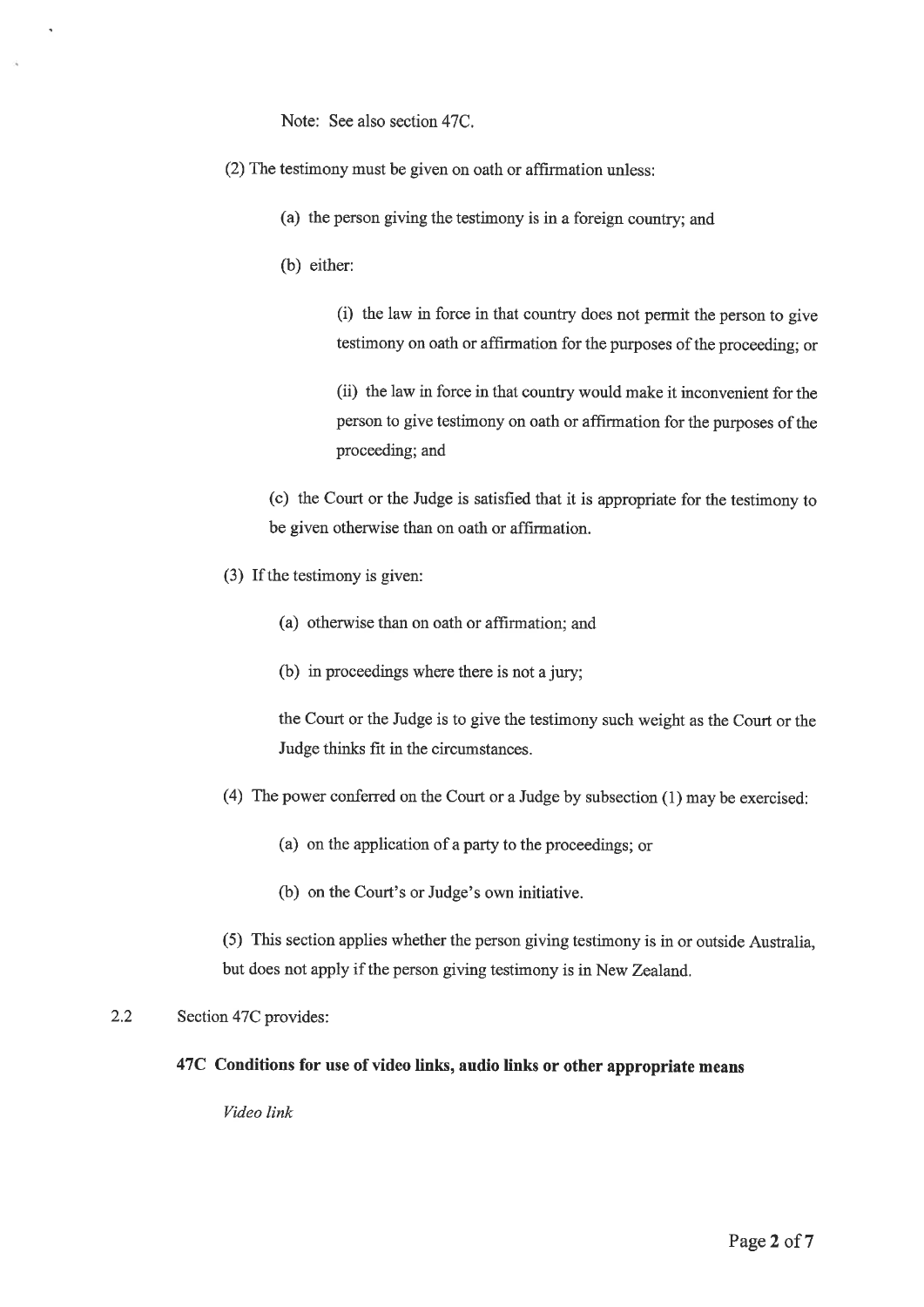(1) The Court or a Judge must not exercise the power conferred by subsection  $47A(1)$ or section 47B in relation to a video link unless the Court or the Judge is satisfied that the following conditions are met in relation to the video link:

(a) the courtroom or other place where the Court or the Judge is sitting is equipped with facilities (for example, television monitors) that enable all eligible persons present in that courtroom or place to see and hear the person (the remote *person*) who is:

- (i) giving the testimony; or
- (ii) appearing; or
- (iii) making the submission;
- by way of the video link;

(b) the place at which the remote person is located is equipped with facilities (for example, television monitors) that enable all eligible persons present in that place to see and hear each eligible person who is present in the courtroom or other place where the Court or the Judge is sitting;

(c) such other conditions (if any) as are prescribed by the Rules of Court in relation to the video link;

(d) such other conditions (if any) as are imposed by the Court or the Judge.

(2) The conditions that may be prescribed by the Rules of Court in accordance with paragraph  $(1)(c)$  include conditions relating to:

- (a) the form of the video link; and
- (b) the equipment, or class of equipment, used to establish the link; and
- (c) the layout of cameras; and
- (d) the standard of transmission; and
- (e) the speed of transmission; and
- (f) the quality of communication.

 $\sim$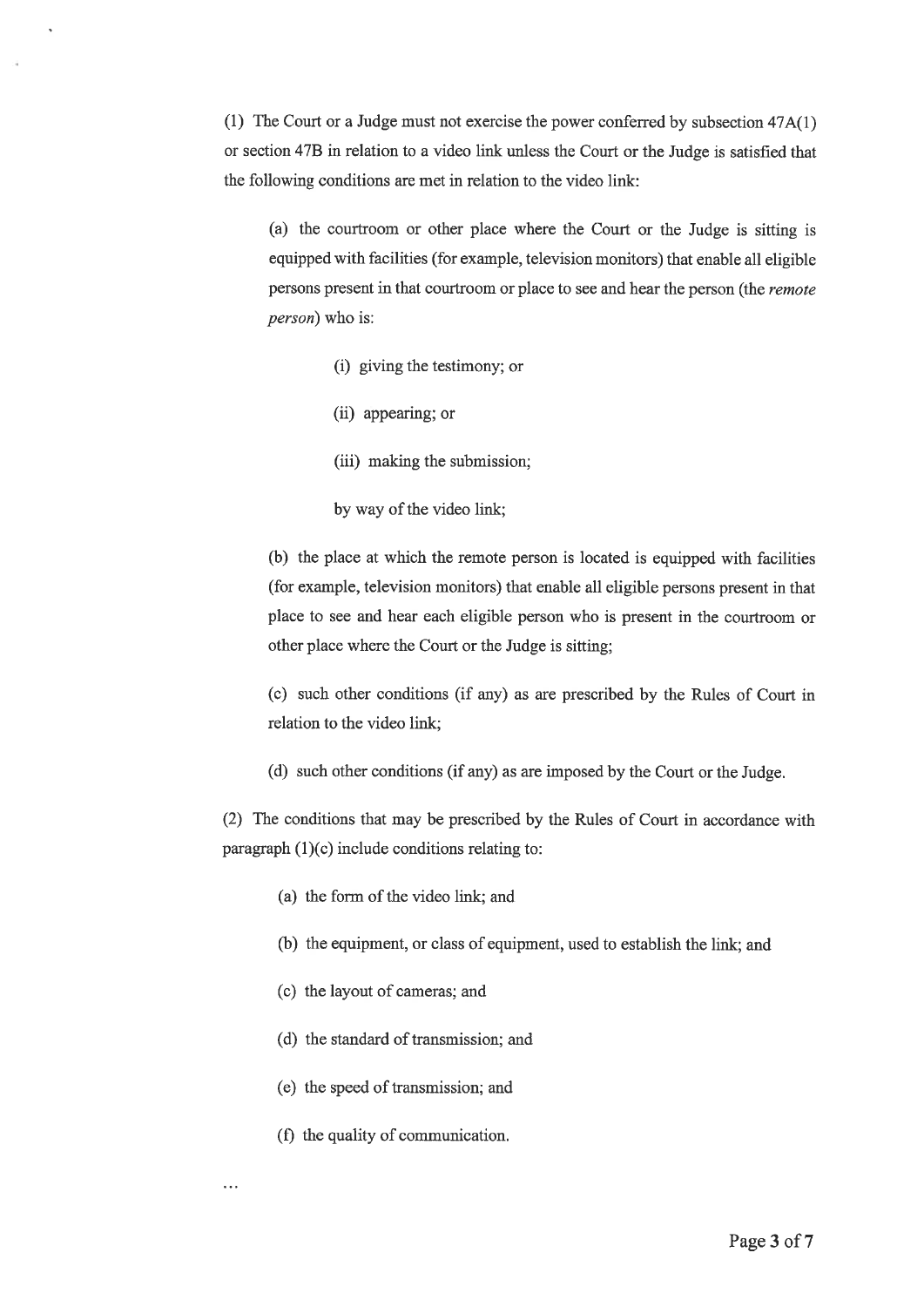#### Other appropriate means

(5) The Court or a Judge must not exercise the power conferred by subsection 47A(1) or section 47B in relation to an appropriate means other than video link or audio link unless the Court or the Judge is satisfied that the following conditions are met in relation to that means:

(a) the conditions (if any) as are prescribed by the Rules of Court in relation to that means:

(b) such other conditions (if any) as are imposed by the Court or the Judge.

#### $3.$ **SUBMISSIONS**

### **The Respondents' Position**

- In their letter of 12 April 2021<sup>1</sup> the Respondents express a concern about their ability to show  $3.1$ sensitive documents to the three witnesses in cross examination. Three examples are provided. The first two involve sections of the PAP Notice. It is quite clear from the section 38B orders (see especially Part M) that Sensitive IGADF documents (including the PAP Notice) cannot ever be shown to persons other than Authorised Persons. Those documents are simply not available for cross-examination whether via AVL or in person. The AGS on behalf of their client has recently made that expressly clear.<sup>2</sup>
- $3.2$ The third category of documents raised by the Respondents are Sensitive Documents produced by the Department of Defence with the file names commencing 3B. The Applicant has written to the Commonwealth requesting clarification of the Commonwealth's position on these  $documents.<sup>3</sup>$

#### Person 9

 $3.3$ Person 9's Outline of Evidence covers only very limited topics, including the Applicant's qualities as a soldier and identification. The only topic covered in the Outline that is raised in the particulars of justification is an alleged mock execution during a training exercise.<sup>4</sup> Person 9 is not alleged to be a witness or even a person present on the mission during any of the alleged murders or assaults. In those circumstances even if there is an inability to show

 $<sup>1</sup>$  Svilans p. 4 at  $[12(b)]$ </sup>

<sup>&</sup>lt;sup>2</sup> Svilans p. 4 at [12(c)]. Paragraph 5 of the letter from the AGS to the parties of 13 April 2021.

<sup>&</sup>lt;sup>3</sup> See Svilans p. 4 at paragraph 12(d).

<sup>&</sup>lt;sup>4</sup> See Further Amended Defence Particular 65.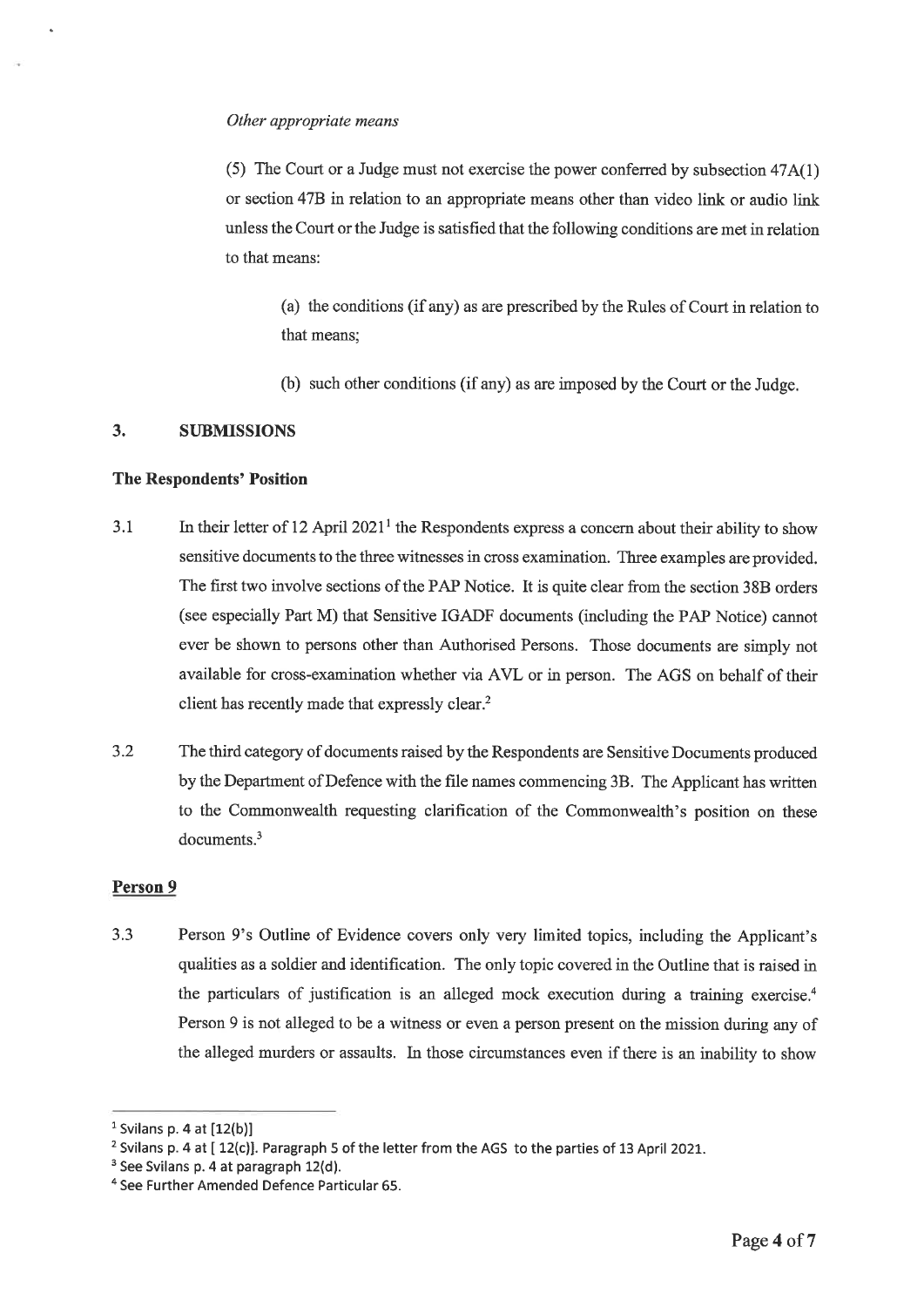Person 9 certain sensitive documents over the AVL this could not give rise to any real prejudice.

Person 9 is a member of the Special Air Service Regiment (SASR) and currently on a long- $3.4$ term military posting to the United Kingdom. The unit he is with is on short notice to move. In the circumstance he cannot return to Australia. Person 9 believes he will be able to attend a video-link at the time required.<sup>5</sup>

### Person 23

- $3.5$ Apart from general evidence concerning the Applicant's leadership qualities, the only topic from the particulars of justification raised in the Outline of Evidence of Person 23 is the Chora Valley in 2006 and the alleged bullying of Person 1 during and after this engagement.<sup>6</sup> At that time, Person 23 was a member of a five person patrol including the Applicant, Person 33, Matthew Locke (deceased) and Persons 1 and 2. As a member of the patrol including both the Applicant and Person 1 his evidence is relevant and significant to the allegations of bullying.
- $3.6$ Person 23 resides in Los Angeles. At present for him to attend Australia for the trial he would need to undertake 14 days in hotel quarantine. He is unwilling to return in those circumstances. He is able to give evidence by AVL from the United States at the time required by the Court.<sup>7</sup>

#### Person 33

- $3.7$ The Outline of Evidence for Person 33 indicates that he will give some general evidence about the professionalism of Person 1 and the Applicant as well as evidence concerning the Applicant's conduct relevant to his obtaining the Medal for Gallantry. As with Person 23, the only topic from the particulars of justification raised in the Outline of Evidence of Person 33 is the Chora Valley in 2006 and the alleged bullying of Person 1 during and after this engagement.<sup>8</sup> At that time, Person 33 was the Patrol Commander of a five person patrol including the Applicant, Person 23 and Persons 1 and 2. As Patrol Commander of the patrol containing both the Applicant and Person 1 his evidence is again relevant and significant to the allegations of bullying.
- Person 33 is a serving member of the Royal Marines and is on short notice to move. He is not  $3.8$ able to divulge the details of any deployment as that information is classified. He has agreed

<sup>&</sup>lt;sup>5</sup> Svilans at [7].

<sup>&</sup>lt;sup>6</sup> See Further Amended Defence Particular 17-31.

<sup>&</sup>lt;sup>7</sup> Svilans at [8].

<sup>&</sup>lt;sup>8</sup> See Further Amended Defence Particular 17-31.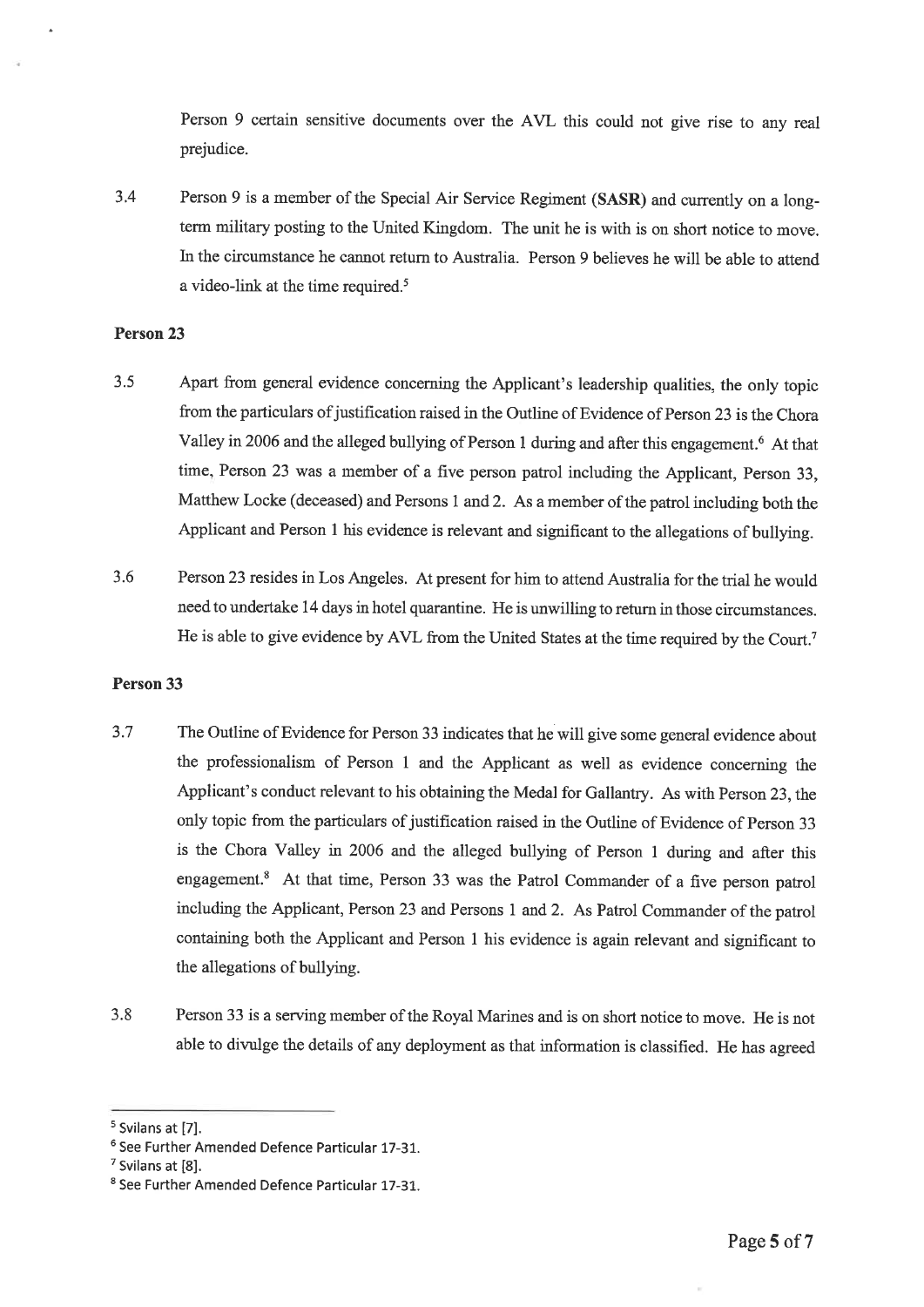to advise the Applicant's solicitors if he is deployed and of his return date for the purpose of arranging evidence by AVL.<sup>9</sup>

### **WhyGo**

 $3.9$ The Applicant's solicitors have identified WhyGo as an appropriate commercial provider of commercial AVL facilities with premises in the UK and the USA.<sup>10</sup> The organisation has previously been approved by use, at least provisionally, by this Court.<sup>11</sup>

## **Conclusion**

- 3.10 The application should be granted for these reasons:
	- $(a)$ Two of the witnesses are unavailable and for a third his compulsory attendance in Sydney at the trial would occasion very significant inconvenience and personal disruption.
	- $(b)$ The evidence that Persons 23 and 33 will give is important to the 2006 bullying allegation. If the witnesses do not attend in Sydney to give evidence the consequence will be that while Persons 1 and 2 will apparently give evidence against the Applicant, the accounts of the other members of the patrol present in the Chora Valley in 2006, being Persons 23 and 33, will not be available to the Court.
	- $(c)$ The Respondents have not as yet pointed to any prejudice save for their ability to put Sensitive IGADF documents and other Sensitive Documents (produced by Defence) to the witnesses. As to the Sensitive IGADF documents, the Section 38B orders contain an absolute prohibition on disclosure to unauthorised persons which would include these witnesses. As to the Department of Defence documents, while the Commonwealth's attitude is not yet known, the Respondents have been unable to point to any significant prejudice that will occur from their inability to put particular documents including maps or imagery in front of these witnesses via the AVL link.
	- $(d)$ While the evidence that Persons 9, 23 and 33 are anticipated to give is important, none of them will give evidence about the more serious allegations of murder and assault advanced within the particulars of justification. Given the nature of the evidence it is anticipated they will give, cross-examination of Persons 9, 23 and 33

<sup>&</sup>lt;sup>9</sup> Svilans at [9].

<sup>&</sup>lt;sup>10</sup> Svilans at [10]-[11].

<sup>&</sup>lt;sup>11</sup> Australian Competition and Consumer Commission v ACM Group Limited (No 1)  $[2017]$  FCA 799